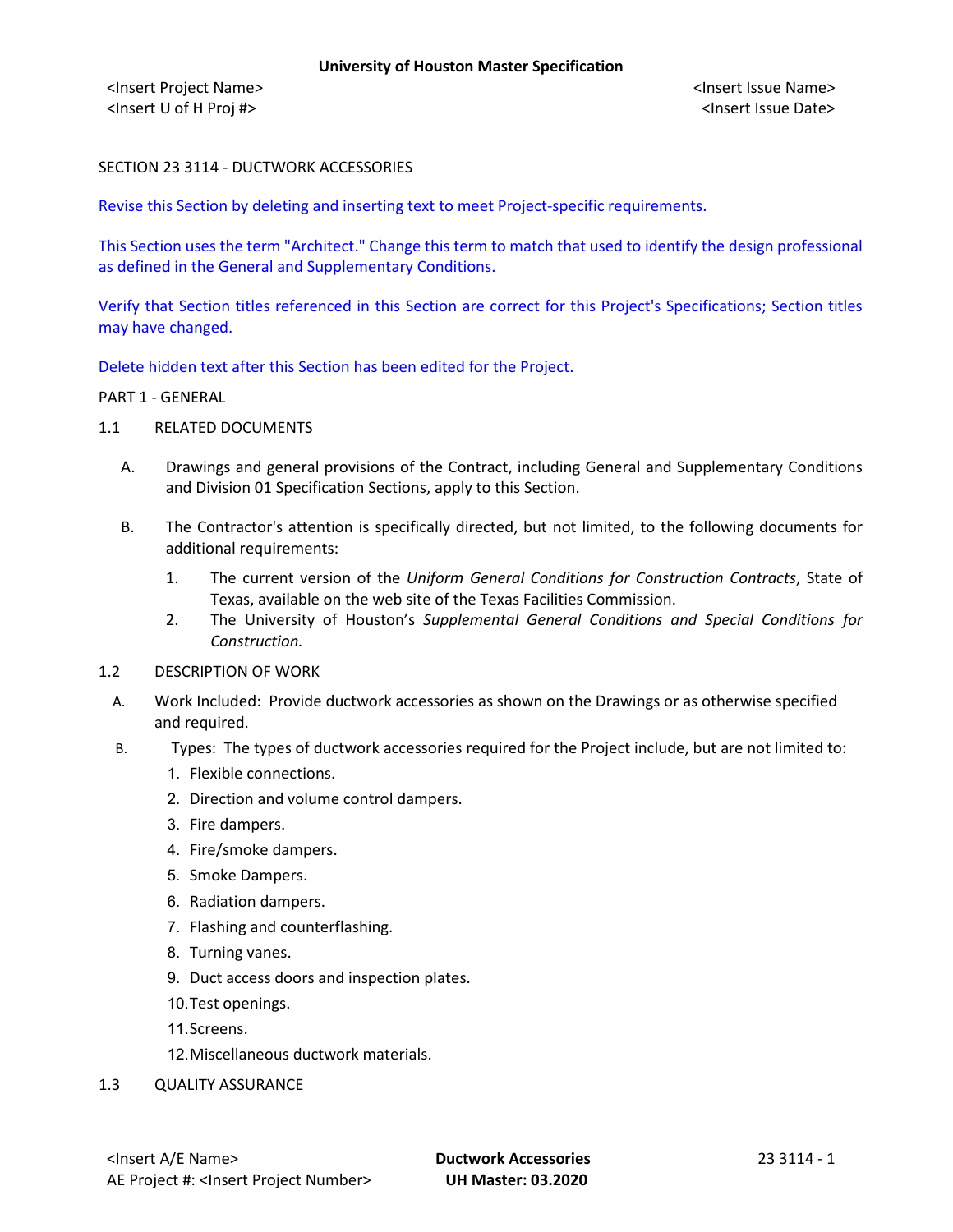<Insert Project Name> <Insert Issue Name> <Insert U of H Proj #> <Insert Issue Date>

- A. SMACNA Compliance: Comply with applicable portions of Sheet Metal and Air Conditioning Contractors' National Association (SMACNA) "HVAC Duct Construction Standards", third edition.
- B. ASHRAE Standards: Comply with American Society of Heating, Refrigerating, and Air-Conditioning Engineers, Inc. (ASHRAE) recommendations pertaining to construction of ductwork accessories, except as otherwise indicated.
- C. Certification: Fire, fire/smoke and smoke dampers shall be UL-listed, FM-approved and comply with applicable building code requirements.
- 1.4 SUBMITTALS
	- A. Submittals shall include, but not be limited to, the following:
		- 1. Cut sheets of ductwork accessories, clearly indicating materials, construction dimensions, ratings, approvals, and other pertinent information.
		- 2. Manufacturers' UL-approved installation instructions for fire, fire/smoke, and smoke dampers.
		- 3. Additional information as required in Section 23 0100 "Mechanical General Provisions."
- 1.5 PRODUCT DELIVERY, STORAGE AND HANDLING:
	- A. Deliver ductwork accessories in factory-fabricated water-resistant wrapping.
	- B. Handle ductwork accessories carefully to avoid damage to material component, enclosure and finish.
	- C. Store ductwork accessories in a clean, dry space and protect from the weather.

# PART 2 - PRODUCTS

- 2.1 DUCTWORK ACCESSORIES, MATERIALS, AND FABRICATION:
	- A. General: Provide ductwork accessories that comply with Section 23 3113 "Ductwork" for applicable product requirements of ductwork materials and as required for a complete ductwork system installation.
- 2.2 FLEXIBLE CONNECTIONS:
	- A. General: Flexible connections shall be minimum 3 inches wide and be UL-labeled, 30 ounces glass fabric-lined with insulation and coated on both sides with neoprene, complete with attachment accessories, flexible connections shall be fabricated in accordance with Fig. No. 7-8 and 7-9of the SMACNA HVAC Duct Construction Standards, third edition. Manufacturer shall certify that the product is suitable for the application in which it is installed.
		- 1. Products: Subject to compliance with requirements, provide one of the following available products that may be incorporated into the Work:
			- a. Duro-Dyne Corporation.
			- b. Elgen Manufacturering.
			- c. Vent Fabrics Inc.
- 2.3 DIRECTION AND VOLUME CONTROL DAMPERS:
	- A. General: Provide all direction and balancing (volume control) shown or noted on Drawings. All damper control devices shall be installed so as to be fully concealed in finished rooms and spaces.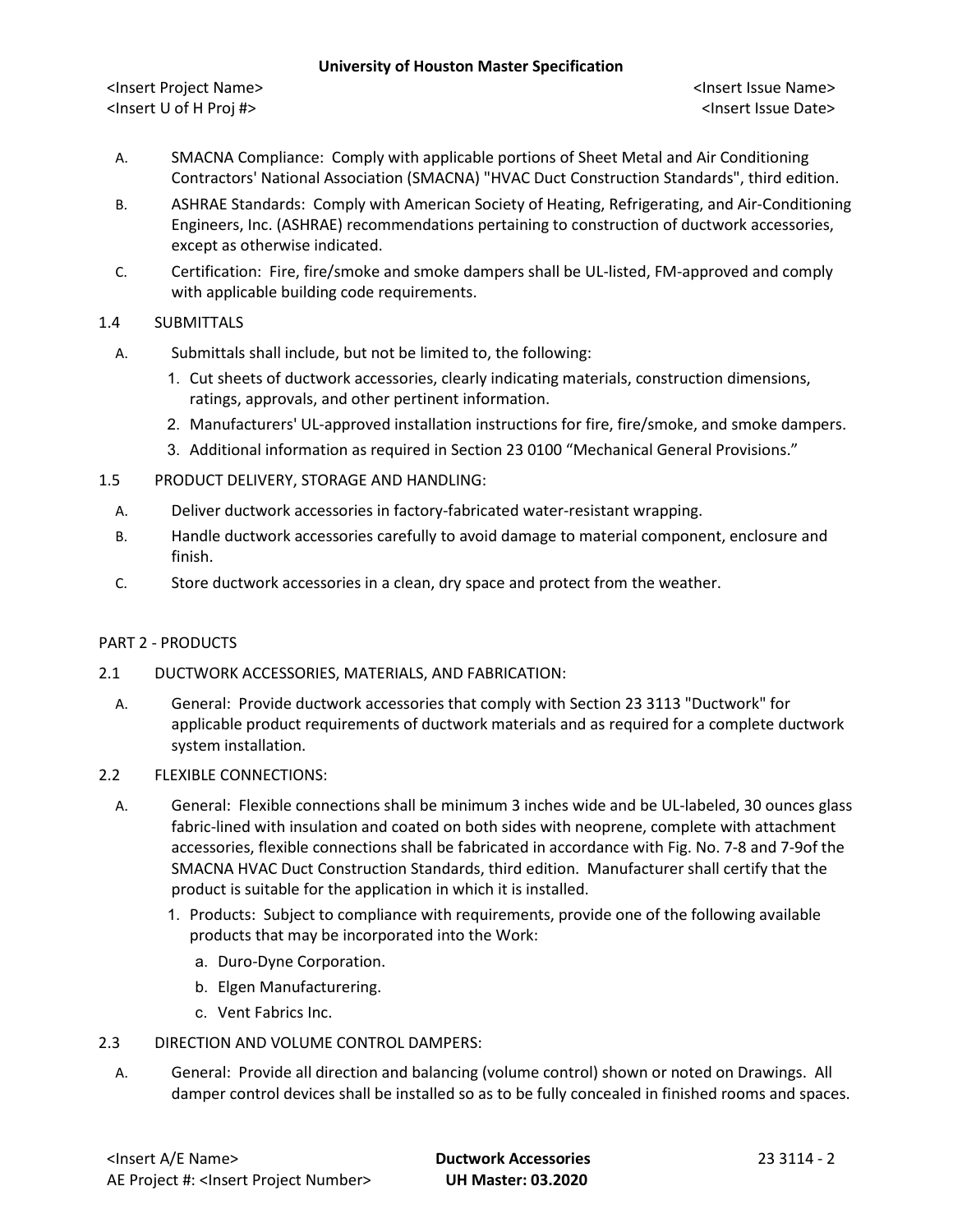<Insert Project Name> <Insert Issue Name> <Insert U of H Proj #> <Insert Issue Date>

Balancing dampers shall be provided in all zones of multi-zone air handling units, in all air device taps and where shown on the drawings. Refer to Specification Section 23 3113 "Ductwork" for air device flexible duct taps.

- B. Damper Material: Where damper is to be installed in a duct system that is a material other than galvanized steel, damper material shall match adjoining duct system.
- C. Manual Dampers:
	- 1. Splitter Dampers: Splitter dampers shall be fabricated of steel not lighter than 16 gauge. The leading edge of the damper shall be hemmed. Each splitter shall be a minimum of 12 inches long or 1-1/2 times the width of the smaller of the two branches it controls, whichever is greater. Dampers shall be carefully fitted, and shall be controlled by locking quadrants equal to Ventlok No. 555 on exposed uninsulated ductwork, Ventlok No. 644 on exposed externally insulated ductwork and Ventlok No. 677 (2-5/8 inch diameter) chromium plated cover plate for concealed ductwork not above lay-in accessible ceilings, or approved equals. Furnish and install end bearings for the damper rods on the end opposite the quadrant when Ventlok No. 555 or No. 644 regulators are used, and on both ends when Ventlok No. 677 regulators are used. On concealed ductwork above lay-in accessible ceilings use Ventlok No. 555 or No. 644 locking quadrant for splitter dampers. Dampers larger than 3 square feet in area shall be controlled by means of rods hinged near the leading edge of the damper with provisions for firmly anchoring the rod and bearings supporting the axle.
	- 2. Single Blade Rectangular Balancing Dampers: Balancing dampers shall consist of single blade dampers in rigid duct and rectangular duct up to 10 inches high and 12 inches wide. Single blade dampers shall be in accordance with Fig. 7-4 of the SMACNA HVAC Duct Construction Standards (SDCS), third edition.Single blade dampers shall be provided with full length 3/8 inch square shafts secured to the damper blade with a minimum of 2 U-bolts, nylon bearings, insulation build out and heavy duty locking hand quadrantsAir pressure drop through each balancing damper not to exceed 0.05 inches wg at design airflow.
		- a. Products: Subject to compliance with requirements, provide one of the following available products that may be incorporated into the Work:
		- 1) Ruskin MD 35.
		- 2) Approved equal.
	- 3. Multiple Blade Rectangular Balancing Dampers: Balancing dampers shall consist of multiple, opposed blade dampers in ducts 11 inches high and larger. Multiple blade dampers shall be in accordance with the SMACNA HVAC Duct Construction Standards (SDCS) Fig. No. 7-5. Opposed blade dampers for rectangular duct shall be Ruskin MD35/OB 16 ga. Galvanized steel opposed blade dampers or an approved equal. Opposed blade dampers shall be provided with full length  $\frac{1}{2}$  inch square shafts, conceals\ed linkage, nylon bearings, insulation build out and heavy duty locking hand quadrants. Air pressure drop through each balancing damper not to exceed 0.05 inches wg at design airflow.
		- a. Products: Subject to compliance with requirements, provide one of the following available products that may be incorporated into the Work:
		- 1) Ruskin MD 35.
		- 2) Approved equal.
	- 4. Single Blade Round Balancing Dampers: Balancing dampers shall consist of single blade dampers in rigid round duct up to 20" diameter. Single blade dampers shall be in accordance with Fig. 7-4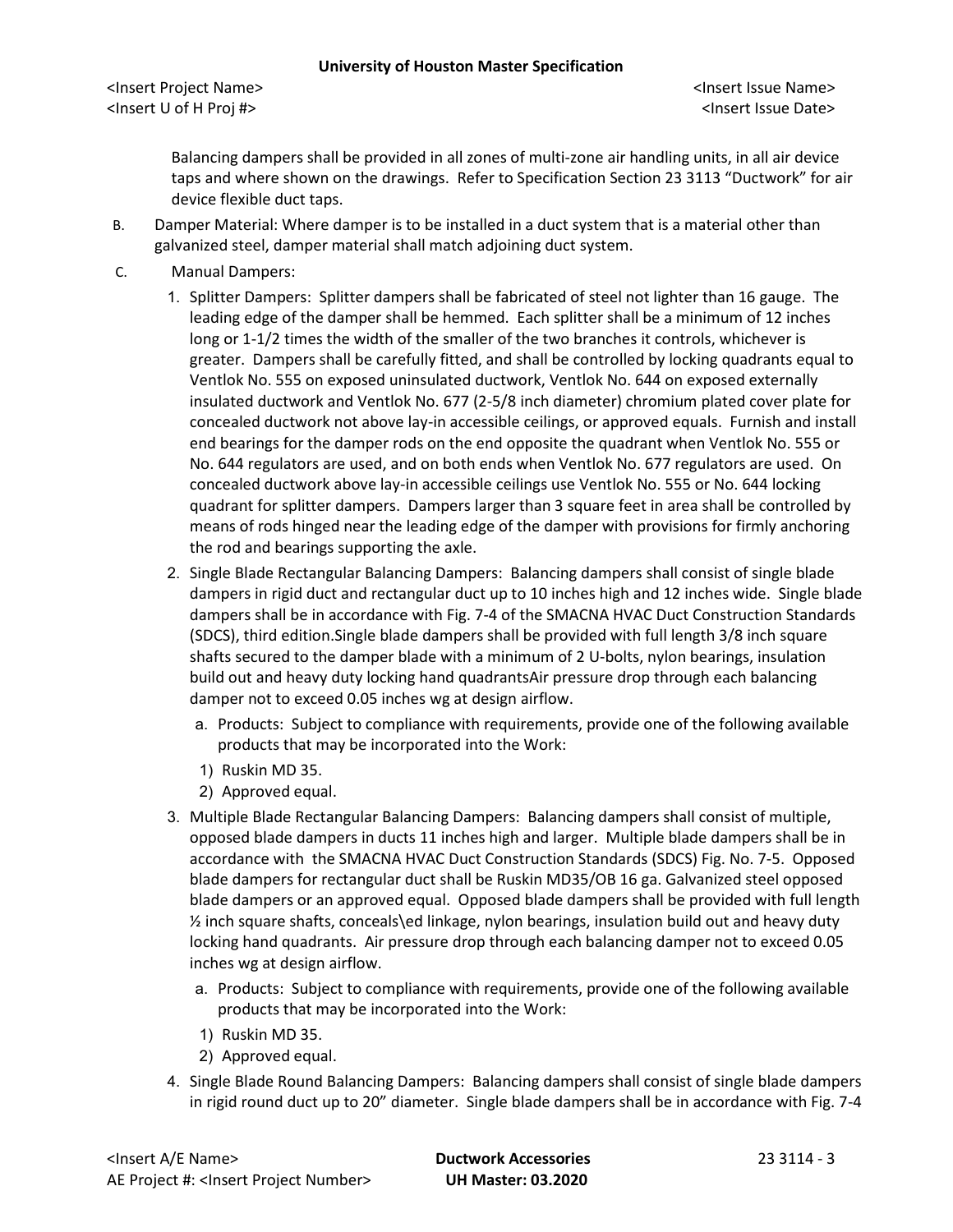of the SMACNA HVAC Duct Construction Standards (SDCS), third edition. Single blade dampers shall be 20 ga. galvanized steel minimum and provided with full length 3/8" shafts secured to the damper blade with a minimum of 2 U-bolts, nylon bearings, insulation build out and heavy duty locking hand quadrants. Air pressure drop through each balancing damper not to exceed 0.05 inches wg at design airflow.

- a. Products: Subject to compliance with requirements, provide one of the following available products that may be incorporated into the Work:
- 1) Ruskin MDRS25.
- 2) Approved equal.
- 5. Round Balancing Dampers over 20 Inches Diameter: For round dampers in ductwork over 20 inches diameter the damper shall be single blade dampers. Damper blade shall be 10 ga. galvanized steel minimum and provided with full length ¾ inch shafts secured to the damper blade with a minimum of 2 U-bolts, nylon bearings, insulation build out and heavy duty locking hand quadrants. Air pressure drop through each balancing damper not to exceed 0.05 inches wg at design airflow.
	- a. Products: Subject to compliance with requirements, provide one of the following available products that may be incorporated into the Work:
	- 1) Ruskin CDR82.
	- 2) Approved equal.
- 6. Damper Regulators: Damper regulators for concealed accessible applications shall be Young Valcalox 400 series lever handle damper quadrants or an approved equal. Where regulators are installed on externally insulated ductwork, provide stand-off platforms at least ¼ inch higher than the insulation thickness. Where damper regulators are required in non-accessible locations, provide access doors or Young or equal extension rods, couplings, 90 degree gear drives, etc. as required and Young 301 or approved equal flush mounted remote regulator as directed by the Architect.
- 7. Extractors: Provide extractors of the size and type indicated, with hex-key operated adjustable blades, with gang operated galvanized steel blades on one inch centers.
- 8. Backdraft Dampers: Provide all aluminum gravity type backdraft dampers with an extruded frame and roll formed blades with silicon impregnated felt seals. Blade height shall not exceed 4 inches, blade width shall not exceed 48 inches and blade linkage shall be provided to gang operate dampers by section.
- D. Operators: Damper operators for concealed inaccessible ductwork shall be Young Regulator Company, Catalog No. 700 or No. 315, as shown. Non-insulated accessible ductwork shall be Young Regulator Company, Catalog No. 433. Accessible insulated ductwork shall be Young Regulator Company, Catalog No. 443. Approved equal units by Duro-Dyne or Vent Fabrics, Inc. will be acceptable.
- 2.4 FIRE DAMPERS
	- A. General: Provide curtain style fire dampers at duct penetrations of rated floors, fire walls, and elsewhere as shown in the Drawings and where required by NFPA or the International Building Code, whichever is the most stringent. Dampers shall be UL-labeled and listed according to UL 555 as a dynamic style fire damper. Damper shall comply with NFPA 90A.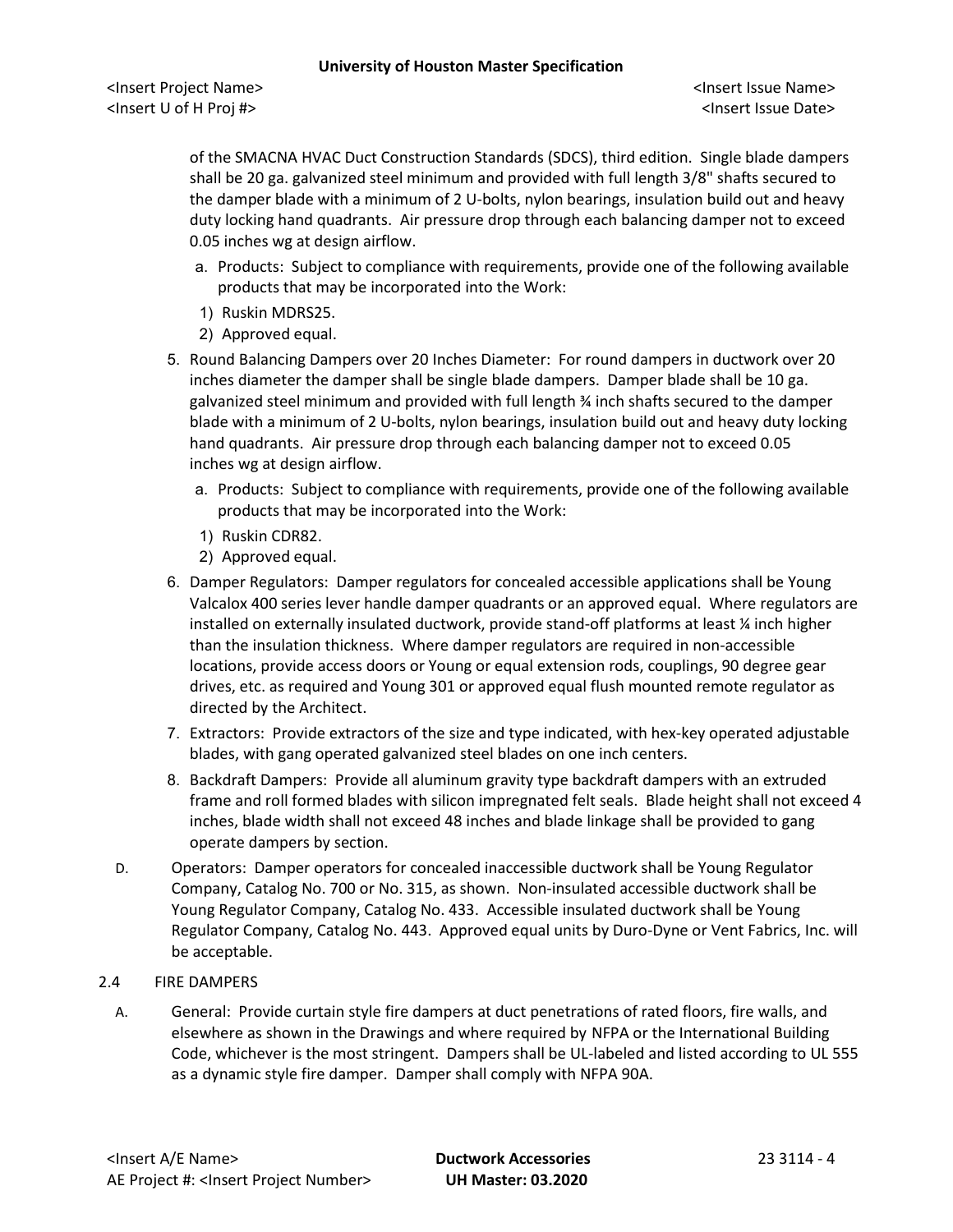<Insert Project Name> <Insert Issue Name> <Insert U of H Proj #> <Insert Issue Date>

- 1. Products: Subject to compliance with requirements, provide one of the following available products that may be incorporated into the Work:
	- a. Ruskin DIBD.
	- b. Approved equal.
- 2. Provide 1-1/2 hour rated dampers where penetrations are required in 1 and 2 hour fire rated assemblies. Provide 3 hour rated dampers where penetrations are required in 3 and 4 hour fire rated assemblies.
- 3. All dampers on the project shall be by the same manufacturer.
- 4. Dampers shall be activated by a non-reusable fusible link which shall automatically close the damper upon operation. Fusible links shall operate at 165 degrees F.All dampers shall be dynamic rated and shall have spring closure to ensure positive shutoff at velocities up to 4,000 fpm and pressures up to 4 inch wg.
- 5. Dampers shall be sized so that the free area space is not less then **[95%] [100%]** of the connected duct free area space for low velocity, low pressure ductwork and 100% of the connected duct free area space for high velocity, high pressure ductwork. Dampers shall be installed so as to provide a positive barrier to the passage of air when in the closed position. Dampers shall be installed with angle iron frames and slip joint connections per manufacturer's installation requirements such that they are self-supporting in the case of duct destruction due to heat. The installing contractor shall be responsible for coordinating locations which require special sleeves.
- 6. Provide access doors as specified under ductwork for all fire dampers. Where duct access doors are installed in non-accessible locations, provide ceiling or wall access doors. Label duct access doors "FIRE DAMPER ACCESS" with ½ inch high black stencil letters. Access doors should be installed so that 100% of the damper face is accessible and can be touched. If required, provide multiple access doors.

# 2.5 FIRE/SMOKE DAMPERS:

- A. General: Provide low leakage, multi-blade type combinationfire/smoke dampers at duct penetrations of rated floors, walls, and elsewhere as shown on the Drawings and where required by NFPA or the International Building Code, whichever is the most stringent. Dampers shall be UL-labeled and listed according to UL 555 and UL 555S. Damper shall comply with NFPA 80, 90A, 92A, 92B and 105.
	- 1. Products: Subject to compliance with requirements, provide one of the following available products that may be incorporated into the Work:
		- a. Ruskin FSD-60.
		- b. Approved equal.
	- 2. All dampers on the project shall be by the same manufacturer.
	- 3. Provide 1-1/2 hour rated dampers where penetrations are required in 1 and 2 hour fire rated assemblies. Provide 3 hour rated dampers where penetrations are required in 3 and 4 hour fire rated assemblies.
	- 4. Dampers shall be suitable for opening and closing at static pressure up to 8 inches wg and at air velocities up to 4,000 fpm. Damper air performance shall comply with requirements in AMCA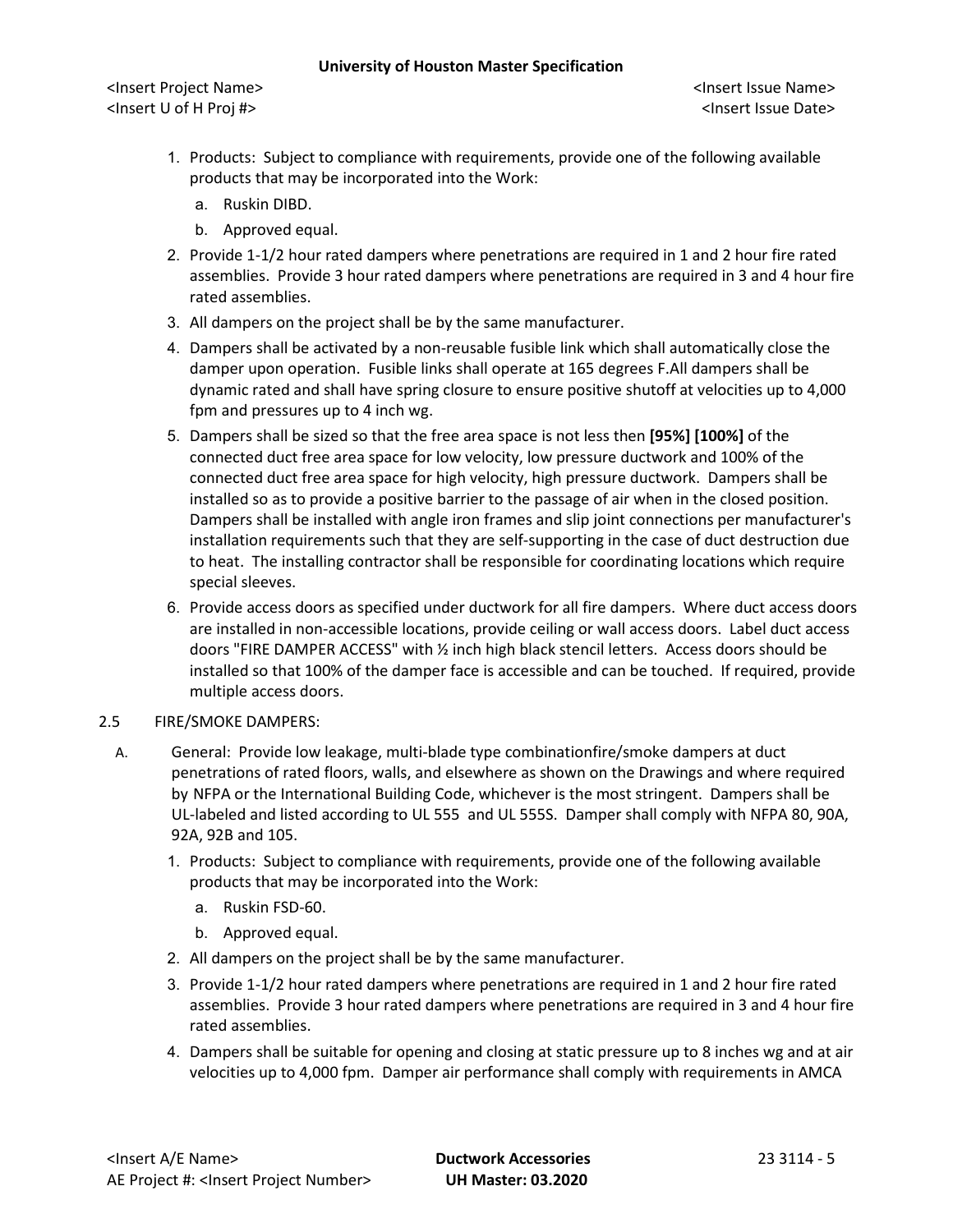<Insert Project Name> <Insert Issue Name> <Insert U of H Proj #> <Insert Issue Date>

511 and shall be licensed to bear AMCA seal for air performance. Damper shall be Class 1 leakage minimum.

- 5. All combination fire/smoke dampers shall include an operating shaft which, when rotated, causes the damper to operate between open and closed. Operating shaft and damper combination shall be suitable for linking to and operation by any standard **[pneumatic] [electric]** damper operator having sufficient torque characteristics.
- 6. Provide damper with temperature sensitive, re-operable electric activating device set for 165 degrees F. **[Temperature device shall be capable of being re-opened after initial closure for smoke evacuation or pressurization. Device shall be operable through a minimum of 250 degrees F]**
- 7. Each combination fire/smoke damper shall be furnished complete with factory sleeve, damper operator, and thermal link factory-installed. Dampers shall be installed with angle iron frames and slip joint connections per manufacturer's recommendations and SMACNA Standards such that they are self-supporting in the case of duct destruction due to heat. The installing contractor shall be responsible for coordinating locations which require a special sleeve. Actuators shall be **[pneumatic] [electric]** type as specified or required and shall be of the spring fail closed type that will close upon loss of **[air supply] [power]**. Damper operators shall be UL-listed as fire damper operators, shall bear the appropriate UL label.
- 8. All pneumatic piping and controls to operate damper motors shall be furnished under **[Division 25]**. **[All wiring and materials to interface the controls with the fire detection and alarm systems shall be furnished and installed under Division 26.]**
- 9. Provide access doors as specified under Ductwork for all internally actuated dampers and for maintenance inspection of all externally actuated dampers. Where duct access doors are installed in non-accessible locations, provide ceiling or wall access doors. Label duct access doors "FIRE/SMOKE DAMPER ACCESS" with ½ inch high black stencil letters. Access doors should be installed so that 100% of the damper face is accessible and can be touched. If required, provide multiple access doors.
- 10.**[A double pole double throw (DPDT) limit switch shall be provided factory-installed on each fire/smoke damper. The switch shall change position when the fire damper closes. Refer to Division 26 for wiring of limit switches.]**
- 11.Provide a local switch mounted on the exterior of the damper assembly for local operation to be used to reset damper or during testing.

# 2.6 SMOKE DAMPERS:

- A. General: Provide low leakage, multi-blade type smoke dampers at duct penetrations of rated floors, walls, and elsewhere as shown on the Drawings and where required by NFPA or the International Building Code, whichever is the most stringent. Dampers shall be UL-labeled and listed according to UL 555S. Damper shall comply with NFPA 90A, 92A, 92B and 105. Dampers shall meet all requirements for fire/smoke dampers except that the dampers shall not incorporate a thermal link feature.
	- 1. Products: Subject to compliance with requirements, provide one of the following available products that may be incorporated into the Work:
		- a. Ruskin SD-60.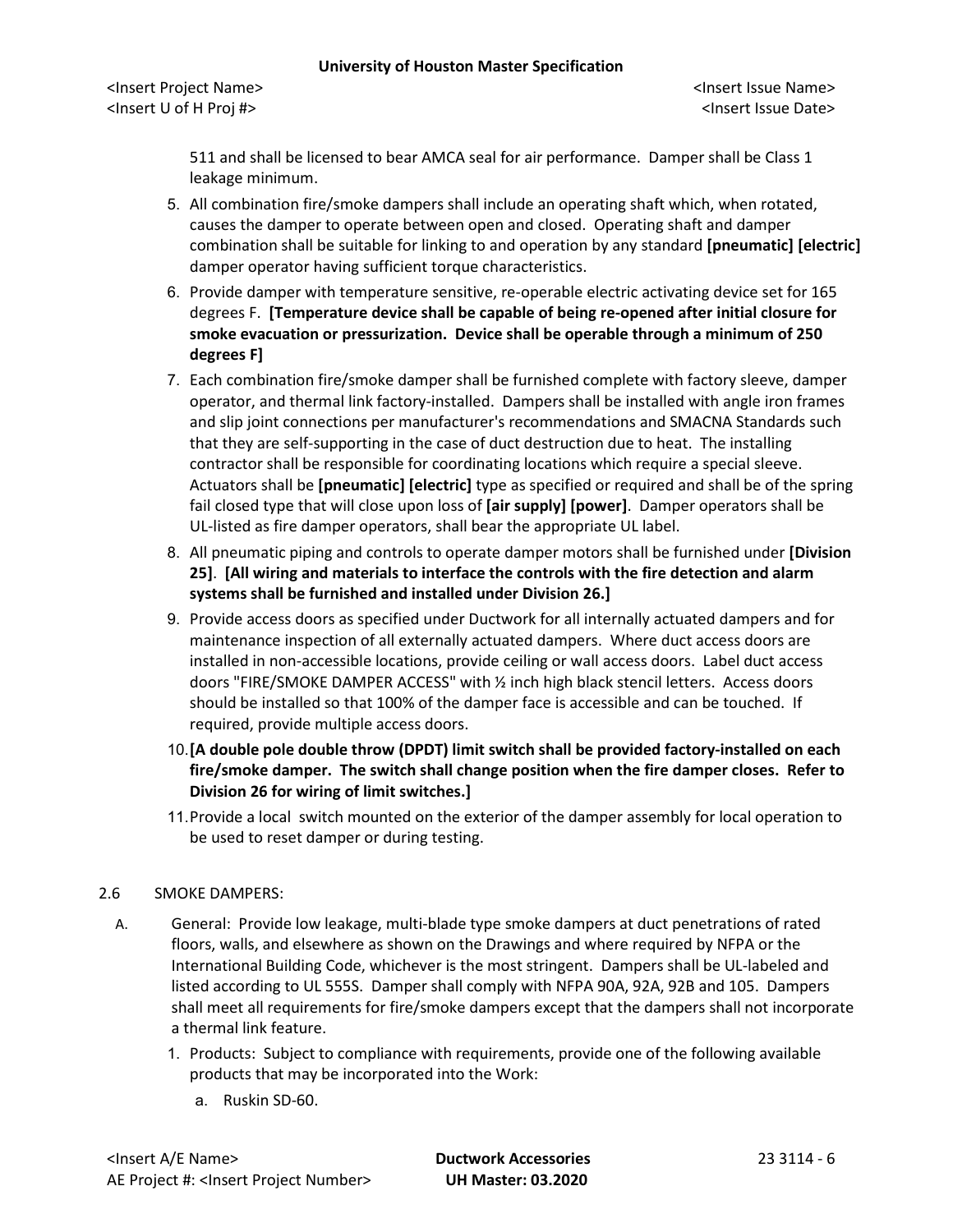b. Approved equal.

## 2.7 RADIATION DAMPERS

- A. General: Ceiling radiation type fire dampers shall be installed in all UL design assembly fired rated ceilings in strict accordance with manufacturers UL-listed installation instructions. Dampers shall be UL-labeled and listed according to UL 555C. Dampers shall have rectangular or round neck damper with a fusible volume adjustment link for up to 20 inches diameter round or up to 18 inches x 18 inches square neck T-bar 24 x 24 face lay-in diffuser with  $\frac{1}{2}$  inch thick ceramic insulation blanket for diffuser pan. Air device pan shall be minimum of 24 gauge steel as required by UL. Thermal insulation blankets for radiation dampers shall be enclosed in an approved mesh material to allow easy handling of the blankets.
	- 1. Products: Subject to compliance with requirements, provide one of the following available products that may be incorporated into the Work:
		- a. Ruskin CFD5 for rectangular and Ruskin CFDR5 for round.
		- b. Approved equal.

## 2.8 FLASHING AND COUNTERFLASHING

- A. General: Flashing and counterflashing shall be as specified in Section 07 6200 "Sheet Metal Flashing and Trim."
- 2.9 TURNING VANES
	- A. General: Provide turning vanes in the size and type indicated with the following additional construction features:
		- 1. Blades: 2 inch galvanized steel for up to and including 18 inch ducts.
		- 2. Blades: 4-1/2 inch galvanized steel for ducts over 18 inches.
		- 3. Construction: Single wall blade, constructed in accordance with Fig. No. 4-3 and Fig. No. 4-4 of the SMACNA HVAC Duct Construction Standards, third edition.
		- 4. Types: Fixed blades for 90 degree elbows, adjustable for transition elbows and fixed for 45 degree elbows where shown.
- 2.10 DUCT ACCESS DOORS AND INSPECTION PLATES
	- A. Rectangular Access Doors: Provide dual wall, insulated, hinged access doors in ductwork as required for access to fire, smoke and fire/smoke dampers, duct smoke detectors, sampling tubes, humidifiers and other duct mounted devices. Minimum door size shall be 14 inches x 14 inches unless a smaller size is required due to duct dimensions. Square access doors shall be constructed in accordance with Fig. No. 7-2 and 7-2M of the SMACNA HVAC Duct Construction Standards, third edition.
		- 1. Products: Subject to compliance with requirements, provide one of the following available products that may be incorporated into the Work:
			- a. Flexmaster Inspector Series Tab Door
			- b. Ruskin ADH22
			- c. Approved equal.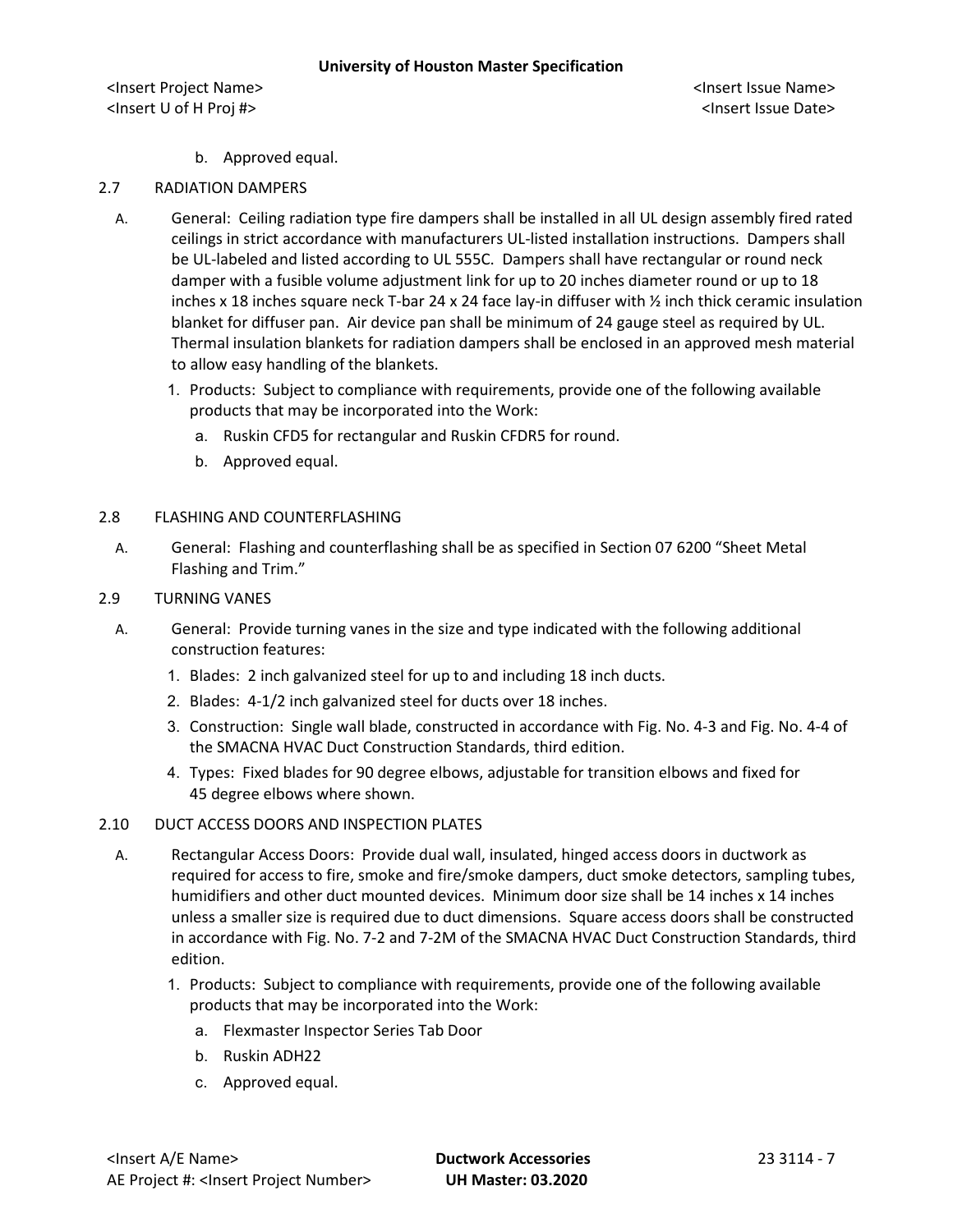<Insert Project Name> <Insert Issue Name> <Insert U of H Proj #> <Insert Issue Date>

- B. Round Access Doors: low leakage, round, high pressure, dual wall, insulated access doors in ductwork as required for access to fire, smoke and fire/smoke dampers, duct smoke detectors, sampling tubes, humidifiers and other duct mounted devices. Minimum door size shall be 12 inches round unless a smaller size is required due to duct dimensions.
	- 1. Products: Subject to compliance with requirements, provide one of the following available products that may be incorporated into the Work:
		- a. Flexmaster Inspector Series Spin Door
		- b. Approved equal.
- C. Inspection Plates: Provide inspection plates where shown on the Drawings. If not detailed, provide a minimum opening of 4 inches x 4 inches with a 6 inch x 6 inch cover plate. The cover plate shall be one gauge heavier than the ductwork, gasketed and secured with a minimum of eight sheet metal screws.
- 2.11 TEST OPENINGS:
	- A. General: Ventlok No. 699 instrument test holes in locations as required to measure pressure drops across each item in the system, e.g., O.A. louvers, filters, fans, coils, intermediate points in duct runs, and elsewhere as required by the Test and Balance Contractor. Test holes in stainless steel duct systems shall be 316 stainless steel or an approved corrosion resistant design.
- 2.12 SCREENS:
	- A. General: Provide screens on all duct, fan, etc., openings furnished by this Contractor which lead to, or are, outdoors. Screens shall be No. 16 gauge, ½ inch galvanized steel mesh in removable galvanized steel frame. Provide safety screens meeting OSHA requirements for protection of maintenance personnel on all fan inlets and fan outlets to which no ductwork is connected.
- 2.13 MISCELLANEOUS DUCTWORK MATERIALS:
	- A. General: Provide miscellaneous materials for ductwork accessories, including hinges, refrigerator latches, sash locks, bolts and wing nuts, gaskets and pitot tubes as recommended by the ductwork accessories manufacturer for the application indicated.

# PART 3 - EXECUTION

- 3.1 INSTALLATION:
	- A. Flexible Connections: Install flexible connections where ducts connect to fans, including roof exhaust fans. There shall be a minimum of  $\frac{1}{2}$  inch slack in the connections, and a minimum of 2-1/2 inch distance between the edges of the ducts except that there shall also be a minimum of 1 inch of slack for each inch of static pressure on the fan system.
	- B. Dampers: Install balancing, splitter and backdraft dampers where shown on the Drawings and wherever necessary for complete control of the airflow, including all supply, return and exhaust branches, "division" in main supply, return and general exhaust ducts, each individual air supply outlet and fresh air ducts. Where access to dampers through a fixed suspended ceiling is necessary, Contractor shall be responsible for the proper location of access doors. Install balancing dampers in each zone of multi-zone units.